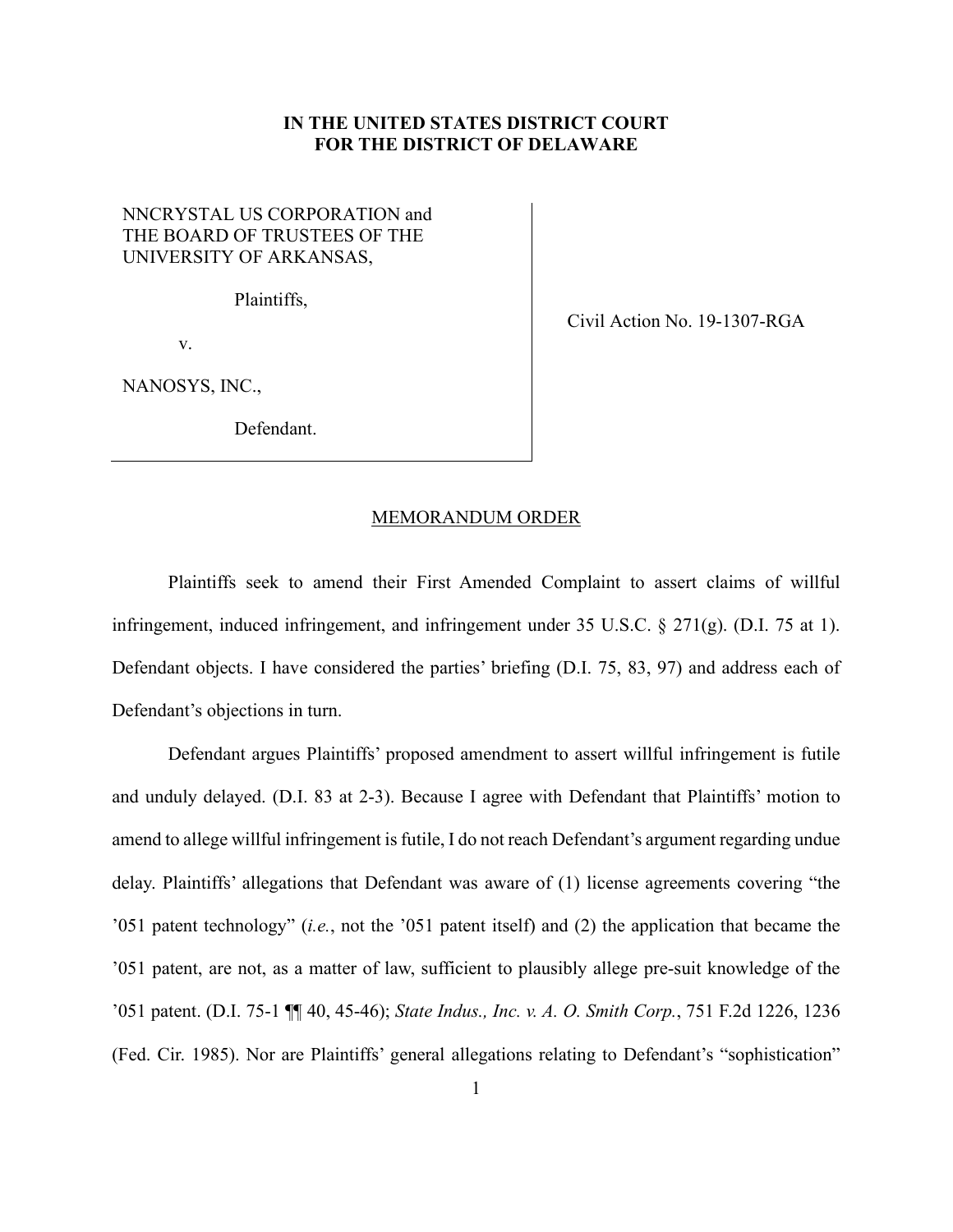and routine IP monitoring and freedom to operate activities specific enough to move the needle on the plausibility of Plaintiffs' allegation of pre-suit knowledge. (D.I. 75-1 ¶¶ 50-51). Because Plaintiffs' proposed amendments do not plausibly allege pre-suit knowledge, they are insufficient to state a claim of willful infringement, and therefore futile. *Wrinkl, Inc. v. Facebook, Inc.*, 2021 WL 4477022, at  $*7$  (D. Del. Sept. 30, 202[1](#page-1-0)).<sup>1</sup> For these reasons, Plaintiffs' motion to amend to state a claim of willful infringement is DENIED.

Defendant argues Plaintiffs' proposed amendment to assert infringement under  $\S 271(g)$  is futile because Plaintiffs have not alleged "facts or assertions" in support of their claim that Nanosys "imports in the United States or uses, offers to sell, or sells" products manufactured abroad using the claimed process. (D.I. 83 at 9). I disagree. Plaintiffs' allegations that (1) Defendant partners with a foreign manufacturer that manufactures colloidal nanocrystals using a process that infringes the Asserted Claims, and (2) Defendant "sells and/or offers to sell within the United States one or more of the Nanosys Quantum Dot Products prepared by its manufacturing partner(s) using processes that infringe at least claims 1 and/or 22 of the'051 patent" are sufficient to plausibly state a claim of infringement under § 271(g). (D.I. 75-1 ¶¶ 31-32). Therefore, Plaintiffs' motion to amend to state a claim of infringement under  $\S 271(g)$  is GRANTED.

<span id="page-1-0"></span><sup>1</sup> Plaintiffs argue *Wrinkl* is inapposite because "here the SAC alleges that Defendant's postsuit continuation of its pre-suit infringing behavior despite receiving the adverse PTAB decision makes its continued willful infringement particularly egregious." (D.I. 97 at 7). I disagree. The reasoning relied upon in *Wrinkl* is no less applicable following a post-suit IPR proceeding where the PTAB did not find the challenged claims invalid. *Wrinkl*, 2021 WL 4477022 at \*7 (explaining "willfulness based on post-suit knowledge is a black box" because "Defendants usually act on the basis of the advice of counsel once they are sued."). PTAB's findings related to validity have no bearing on the issue of infringement.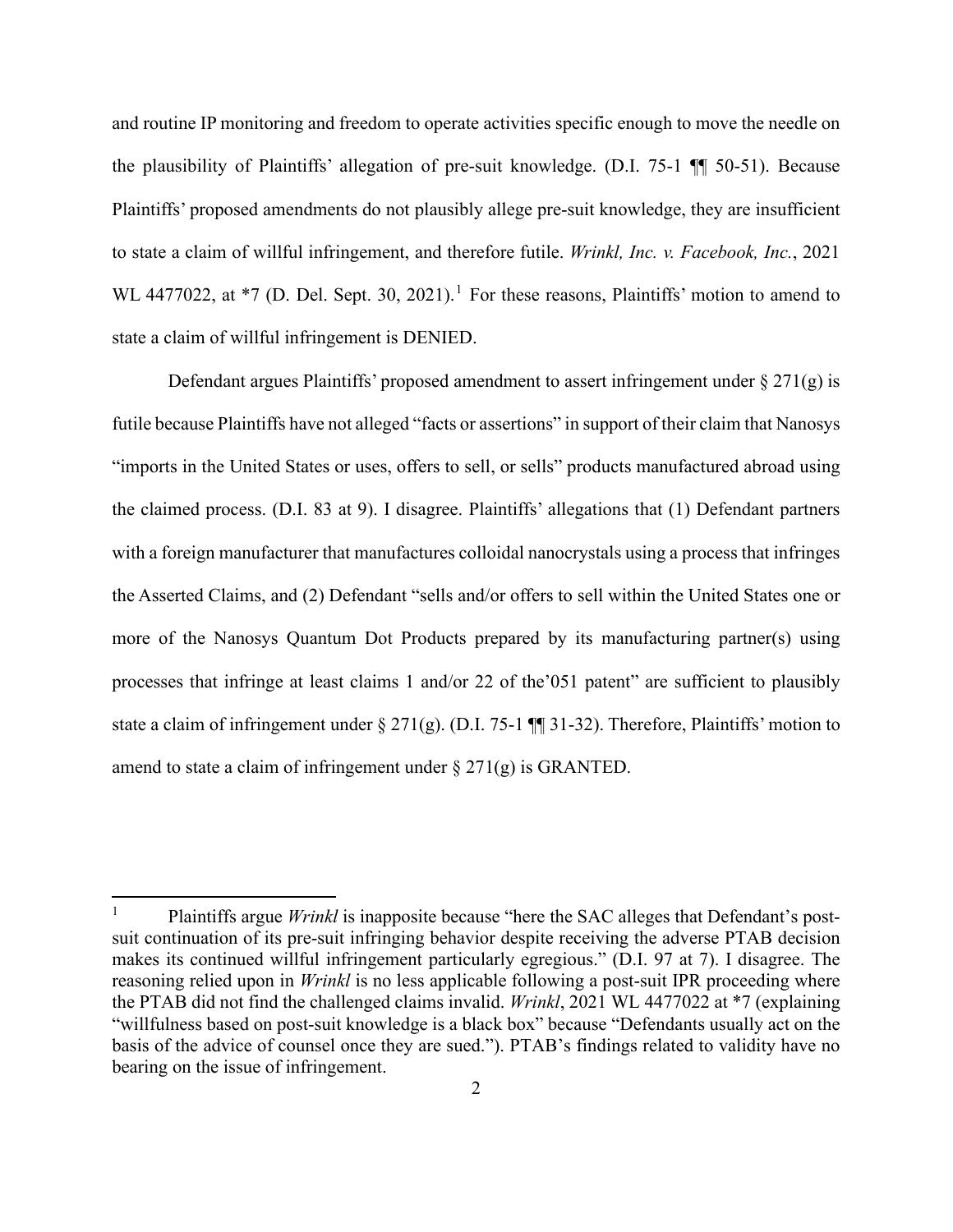Finally, Defendant argues Plaintiffs' proposed amendment to assert induced infringement is futile, because Plaintiffs do not plausibly allege any of the three elements required for a claim of induced infringement – direct infringement, knowledge, and specific intent. (D.I. 83 at 7). I find that because Plaintiffs have not alleged any acts of direct infringement by a third party in the United States, Plaintiffs have not stated a claim of induced infringement under § 271(b). *See Enplas Display Device Corp. v. Seoul Semiconductor Co., LTD.*, 909 F. 3d 398, 408 (Fed. Cir. 2018); *Merial Ltd. v. Cipla Ltd.*, 681 F.3d 1283, 1302-03 (Fed. Cir. 2012) ("[W]here a foreign party, with the requisite knowledge and intent, employs extraterritorial means to actively induce *acts of direct infringement that occur within the United States*, such conduct is not categorically exempt from redress under § 271(b)") (emphasis added).

Plaintiffs' argument that their allegation of infringement under  $\S 271(g)$  can serve as the requisite underlying direct infringement for their claim of induced infringement is nonsensical. (D.I. 97 at 8). Section 271(g) creates direct infringement liability for the importer/seller of goods manufactured using patented processes – not for the manufacturer. 35 U.S.C.  $\S 271(g)$  ("Whoever without authority imports into the United States or offers to sell, sells, or uses within the United States a product which is made by a process patented in the United States shall be liable as an infringer . . . ."). Defendant cannot induce itself to infringe, and Plaintiffs have not specifically alleged that any of Nanosys's foreign manufacturing partners act as U.S. importers or sellers.<sup>[2](#page-2-0)</sup> Therefore, Plaintiffs' motion to amend to state a claim of induced infringement is DENIED.

<span id="page-2-0"></span><sup>2</sup> Plaintiffs allege, "Nanosys has induced others to infringe at least claims 1 and/or 22 of the '051 patent, including by inducing its manufacturing partner(s) to manufacture and import into the United States [products made using the Claimed Process]," and "Nanosys specifically intended its manufacturing partner(s) to manufacture and import into the United States [products made used the Claimed Process]." (D.I. 75-1 ¶¶ 34, 35). Outside of these conclusory allegations of Nanosys's